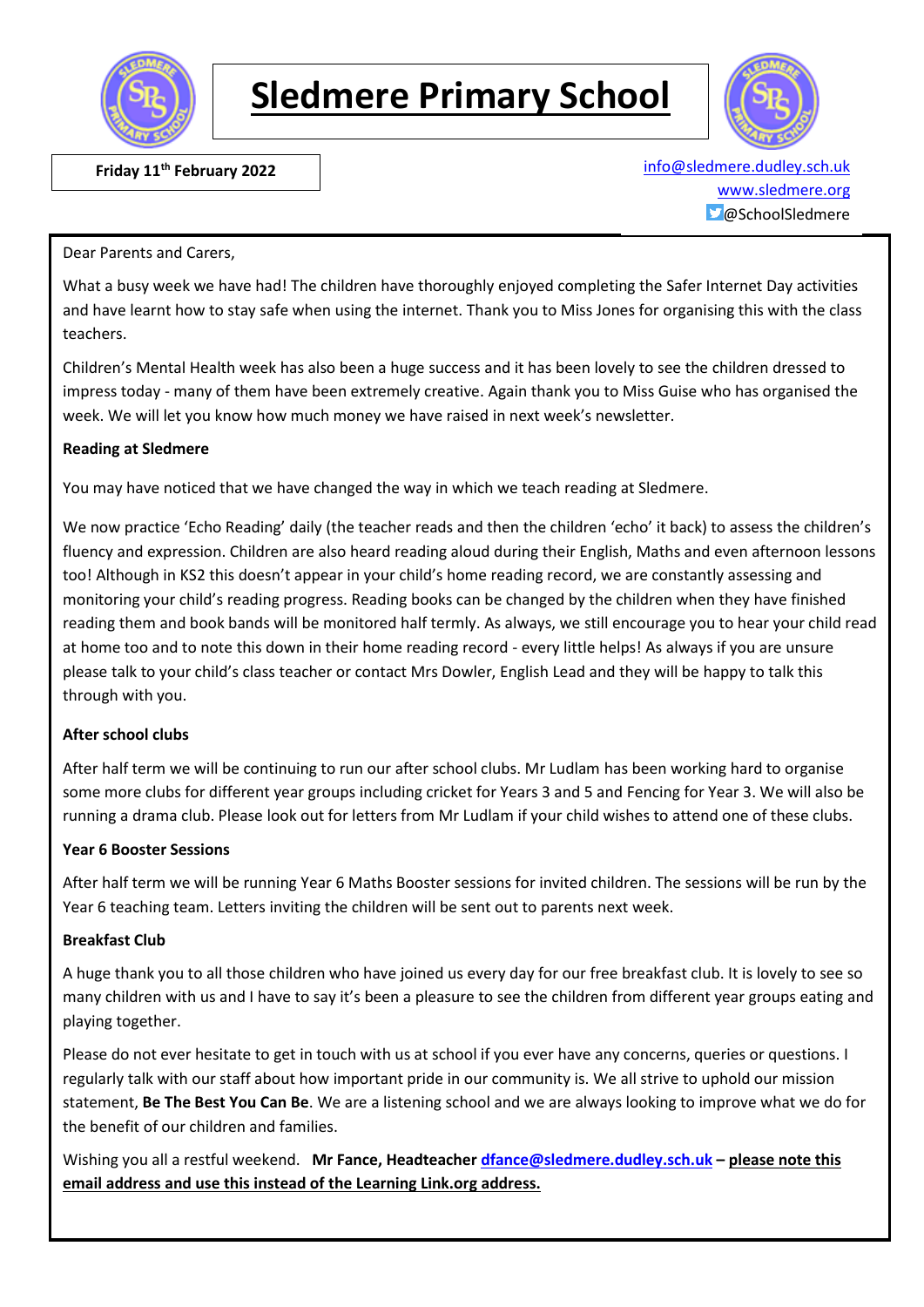



# **Learners of the Week!**

*Nursery* **London: Tiffany Cordos and William Leatham** *Reception* **Cardiff: Airic Danaei and Nevaeh Gammon Belfast: Alayna Musarath and Zakariah Zaman Edinburgh: Musa Imran and Lahna Goddard** *Year 1* **Paris: Lashaya Beet and Shozeb Ali Rome: Eden Harris and Cass Lewis Madrid: Haniya Ahmed and Ahmed Khan** *Year 2* **Barcelona: Adam Salim and Cody Cooke Berlin: Isaac Cooper and Tiana Malhi Budapest: Charlie Cooper and Mahrosh Nazim** *Year 3* **Beijing: Dua Fatima Omar and Ramirez Myers Tokyo: Frankie-Jo Bagley and Gous Zeb Singapore: Hira Noor and Kyron Beet** *Year 4* **Doha: Harry Bailey Parfitt and Mollie Lole Abu Dhabi: Benyamin Khan and Petrina Amrevweatefa Dubai: Elle-Louise Bunce and Abdoulie Darboe** *Year 5* **Toronto: Millie Greenfield and Prabhav Sharma Chicago: Isabelle Hughes and Helmand Jaan Boston: Prabjot Singh and Owais Hussain** *Year 6* **Brasilia: Josh Cook and Scarlett McGowan Lima: Francessca Hinsley and Ivan Adu-Boakye Santiago: Shaher Attique and La Raib Shahid**

These are the pupils selected this week in recognition of our school values... **Respect, Responsibility, Kindness, Perseverance, Confidence, Resilience**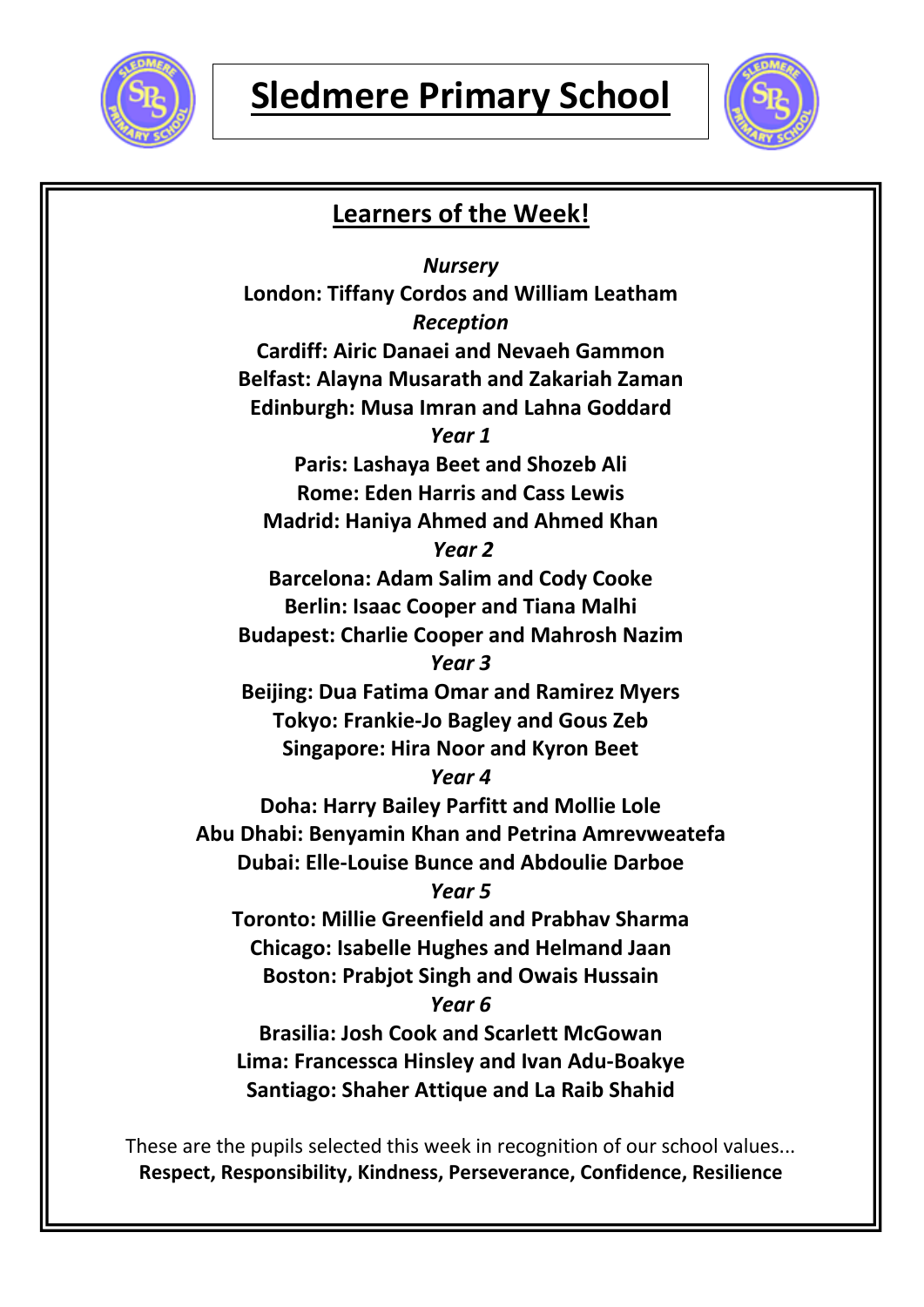



## **Messages from the School Office**

- There is a school inset day on Friday 18th February.
- Pizza and chips will served on the last day of half term, Thursday 17<sup>th</sup> February.
- Tempest school photographers will be in on Thursday 3<sup>rd</sup> March for portrait and sibling pictures. Please ensure you have returned your completed GDPR forms so we have permission to take pictures.
- Please drop children at the class room doors and not through reception. Classroom doors are open from **8:40am-8:50am**.
- Please return any chromebooks you may have at home.

Many happy returns to all these children, who will celebrate their birthday over the week. We wish you all the best for future health, success and happiness! *Happy Birthday to …*





# **World Book Day**

After half term we will be celebrating World Book Day on **Friday 4th March 2022**. Children will be able to come dressed as their favourite book character and during the day will complete lots of exciting activities using a book especially chosen by their class teacher.